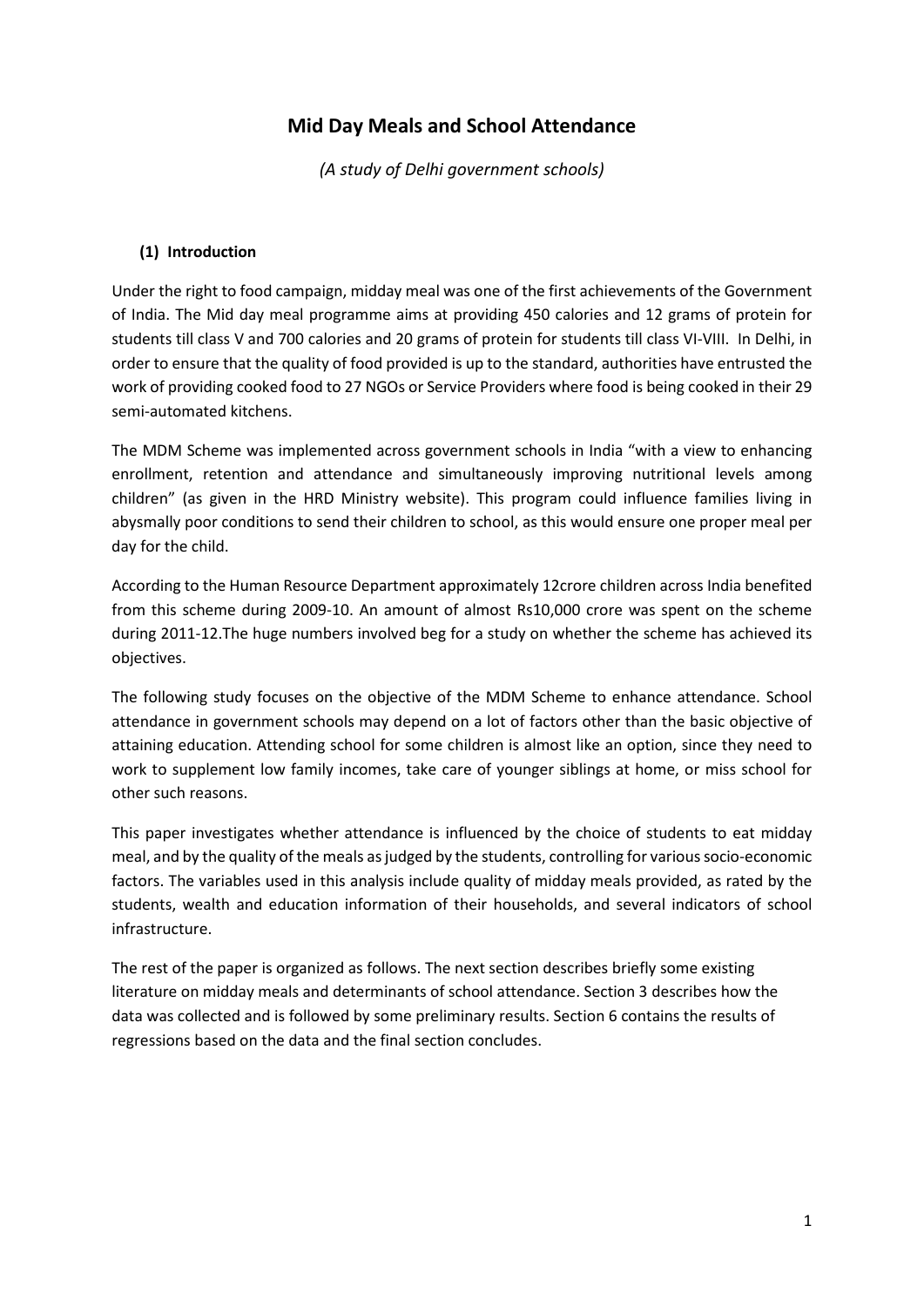# **(2) Literature Review**

There is extensive literature regarding the mid day meal scheme in India. Reetika Khera (2002) provides evidence of rise in enrolment at the primary level in Rajasthan after the mid day meal programme was introduced. Dreze and Goyal (2003) point towards the quality issues that need urgent attention for mid day meal scheme to reach its full potential. Our work also incorporates findings from literature relating to school attendance. Usha Jayachandran (2002) postulates that school attendance is positively related to school accessibility, female workforce participation and parental education, and negatively related to poverty and household size. Leonardo Grilli(2008) finds that children of working mothers have a lower probability of attending school. Coming to specifically the impact of mid day meals to school attendance, Farzana Afridi (2010) notes that program transition from monthly distribution of free food grains to the daily provision of free cooked meals to school children had a significant impact on improving the daily participation rates of children in lower grades. Our study is an analysis based in an urban setting, Delhi and focuses on students of higher classes, 7th and 8th.

# **(3) Data**

Data was collected by interviewing 365 students from the 7th and 8th standards of 12 randomly selected government senior secondary schools sprawled across 8 districts of Delhi, namely North, North East, North West, Central, South, South West, East and West Delhi.

The explained variables of the analysis are students' attendance and their academic performance. To find how well these variables are explained by the choice to participate in the MDM programme and socio-economic factors, we collected data on the quality of midday meals as perceived by the students, household characteristics of students, infrastructure available in school, and the general environment at school.

Students were given attendance scores for the months of April and May by their schools. These were used to calculate percentages for attendance scores, which were then used to draw inferences.

Academic performance was measured by scores obtained by students in the previous academic year (2011-2012), taken in percentages. Implicit in the analysis is the assumption that students who took part in the MDM Scheme in the current year, also did the previous year.

Data on midday meals includes information on whether students ate the midday meals or not, whether it tasted better than normal, home-cooked food, how they rated the food (on a scale from 1 to 5), and whether they had ever fallen sick due to bad quality of the food.

The secondary variables we investigated relate to the household structure. Size of the household as well as education of parents may influence the everyday decision of sending a child to school. The wealth of the household may affect the overall environment at home, influencing a child's regularity in attending school. This could be true for an urban setting, like Delhi where meals, as such, are not a big reason for sending students to school.

To assess the wealth variable, a list of 14 assets was made (television, bicycle, mobile phone, sewing machine etc.). Students responded on the number of assets from those listed, present in their homes.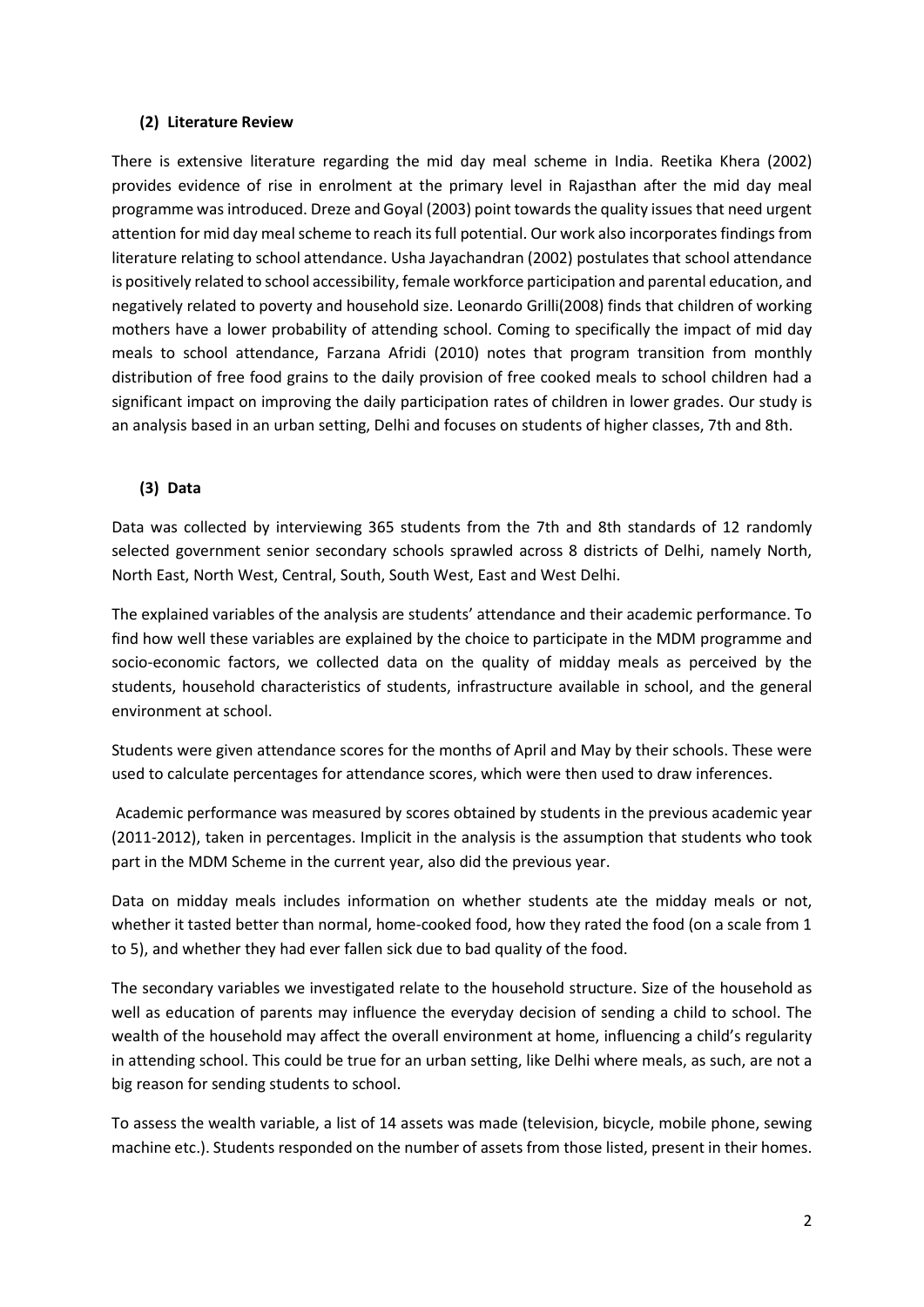Infrastructure available at school may also influence attendance. Better infrastructure and smaller class sizes are conducive towards providing better education, along with improving the likability of school from a child's perspective. Other factors such as bullying and the increasing popularity of taking home tuitions have also been taken into account.

The data on infrastructure included a school-wise assessment of quality of wash rooms, availability filtered drinking water, facilities for sports and general cleanliness.

# **(4) A First Look**

Out of the students interviewed-

- 69% said that they ate the midday meal provided at school
- 58% said that they brought home-cooked food to school, which means that some of the students who ate midday meals did not do so regularly.
- Around 7% of the students said that they enjoyed eating the midday meal more than food made at home on a normal day.
- 21% of the students reported falling sick because of bad quality of food provided at school.

A short summary of the other data collected is given in Table 4.1 and Table 4.2. Average attendance was found to be just below 75%, very low for school students. Since students up till the 7<sup>th</sup> grade are compulsorily promoted to the next standard, irrespective of exams score, the average scores were also found to be quite low. Average asset ownership of households was around 7.

| Table 4.1             |         |       |      |     |
|-----------------------|---------|-------|------|-----|
|                       | Average | SD    | Min  | Max |
| Attendance (%)        | 74.20   | 24.44 |      | 100 |
| Exam score (%)        | 52.05   | 11.48 | 20.5 | 96  |
| Number of siblings    | 2.31    | 1.52  |      | 9   |
| Siblings studying     | 1.73    | 1.16  |      |     |
| Siblings not studying | .58     | .97   |      |     |
| Wealth index          | 7.13    | 2.28  |      | 13  |
| Class size            | 55.64   | 16.8  | 27   | 92  |

A quarter of the respondents' mothers were working, most of whom were self-employed. Corporal punishments and bullying by school-mates were reported by as many as 47% and 43% of the students respectively. Both were found to be much more frequent in boys' schools than in girls' schools.

|                                   | Table 4.2 |  |
|-----------------------------------|-----------|--|
| Percentage of students reporting- |           |  |
| Mothers working                   | 25        |  |
| Corporal punishments              |           |  |
| <b>Bullying</b>                   | 43        |  |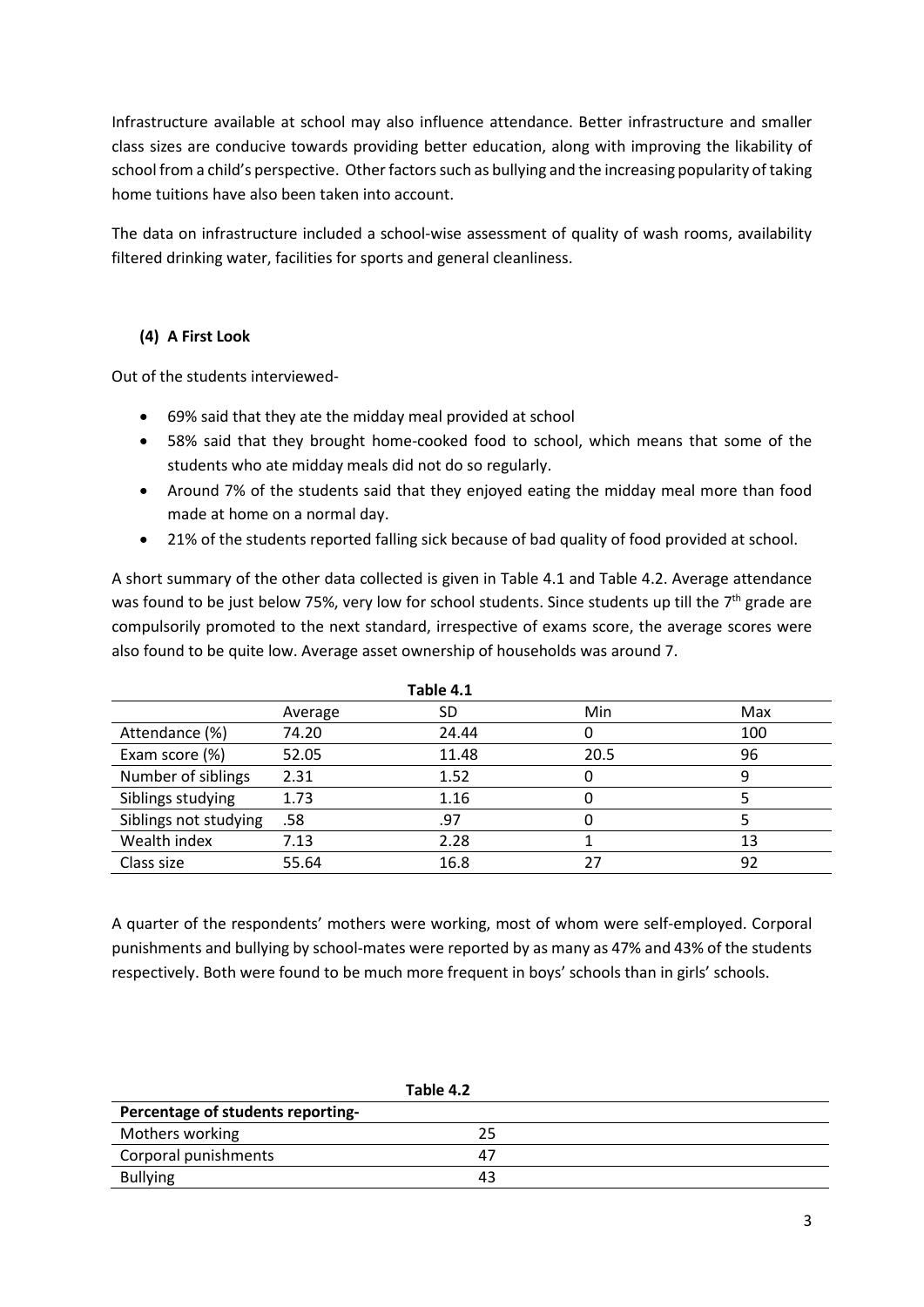|                 | -- |
|-----------------|----|
| Taking tuitions |    |

The state of infrastructure in most of the 12 schools surveyed was rather gloomy, general cleanliness of classrooms and toilets being the most pressing issues.

| Table 4.3                    |   |  |
|------------------------------|---|--|
| Number of schools with-      |   |  |
| Usable toilets               |   |  |
| Filtered drinking water      | b |  |
| Sports ground                | q |  |
| Sports equipment             |   |  |
| Regularly cleaned classrooms |   |  |
| $\sqrt{2}$                   |   |  |

#### **(5) A Preliminary Analysis**

What follows is a general analysis of variations in responses to questions related to the midday meals.

#### FINDINGS:

Around 30% of the students we interviewed did not eat the food offered at school. But the difference in average attendance of those who ate at school, and those who did not was not found to be statistically significant (Table 5.1). To check whether the students in the two groups came from very different socio-economic backgrounds, we checked if there was any significant difference between their average asset ownership indices or between their average family sizes. No significant difference was found in either. In addition to this, we did not find a significant difference in the eating decision of students with working mothers and non-working mothers.

| Table 5.1                                |                |                |  |
|------------------------------------------|----------------|----------------|--|
| Variable                                 | Attendance (%) | l Difference l |  |
| Students who eat MDM                     | 73.4           |                |  |
| Students who don't eat MDM               | 76             | 2.6            |  |
| Students who have fallen sick due to MDM | 75.4           | 5.7            |  |
| Students who have never fallen sick      | 69.7           |                |  |

\*Significant at the 10% level \*\* Significant at the 5% level

Therefore, at a first glance, we find that groups of students who eat midday meals and those who do not, come from fairly similar backgrounds. Thus, the decision to attend school on any particular day does not seem to depend on the decision to eat midday meals.

Around 20% of the students reported falling sick due to bad quality of the food. There was no significant difference between the average attendance of those who fell sick and those who did not. It was found that 83% of the students who had fallen sick due to the bad quality of midday meals still continue to eat at school.

The students were asked to rate the quality of the midday meals from 1 to 5. Average rating was found to be 3.3. The distribution of how the students rated the quality is given in Figure 1.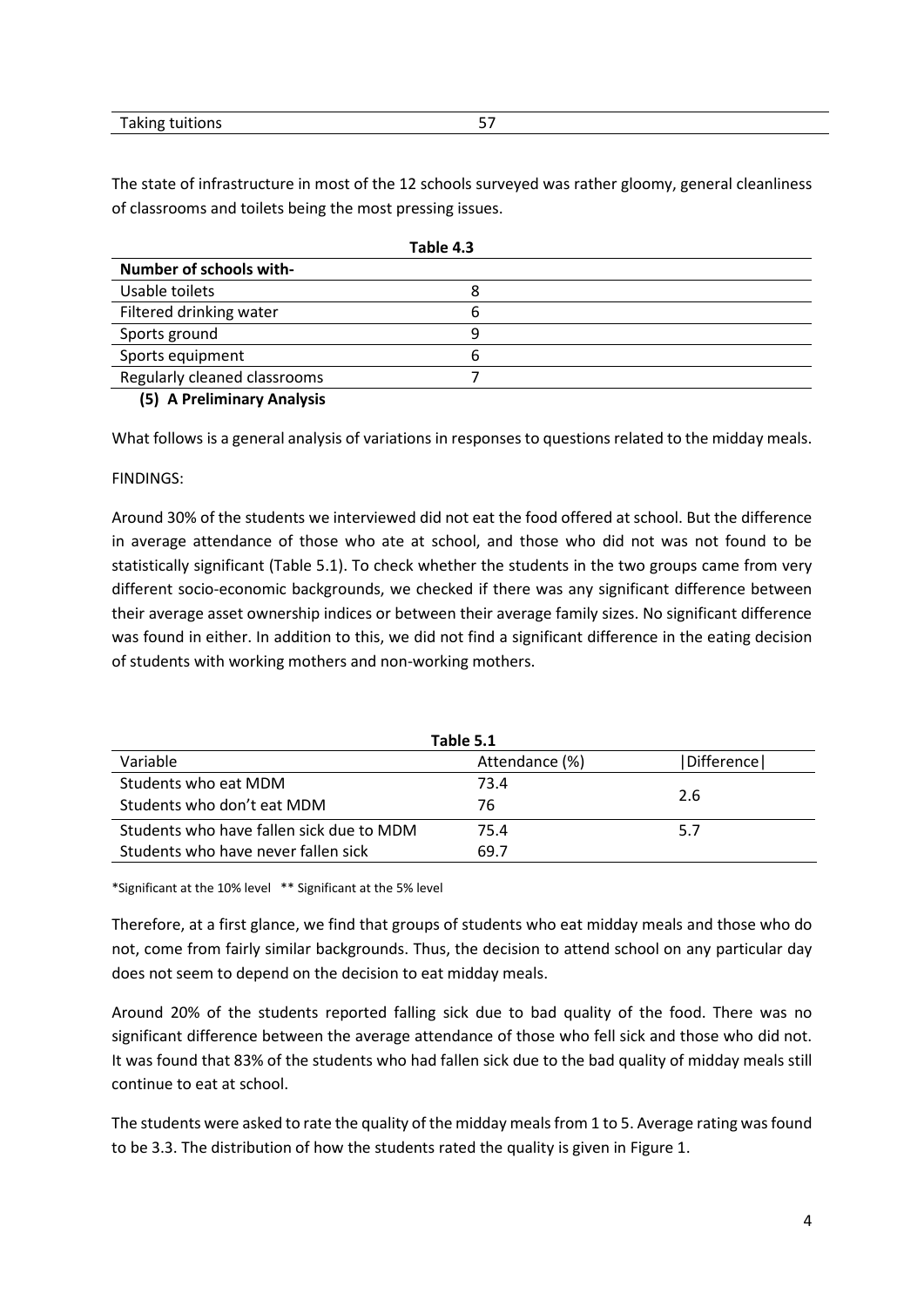



A large number of the students gave the food a score of 3 or 4. It is interesting to notice that the density of students rating the food as average or good is quite high. Even the number of students who find the meals very good is more than the number of students who find the quality very bad.

The average attendance percentages of students giving different scores are given in Table 5.2. We tested the significance of the difference in attendance percentages among those who gave the meals a rating of 1 and those who gave it a rating of 2, those who gave it a rating of 1 and those who gave it a rating of 3 etc. None of the pair-wise differences between attendance percentages are significant.

| Table 5.2 |                    |                    |  |
|-----------|--------------------|--------------------|--|
| Rating    | Number of Students | Average Attendance |  |
|           |                    | 60.87              |  |
|           | 32                 | 72.77              |  |
|           | 149                | 74.73              |  |
|           | 112                | 76.52              |  |
|           |                    | 69.14              |  |

Other subsidiary results that we found with respect to socio-economic factors are listed below (see Table 3.3)

**Gender**: On average, girls attend school more regularly than boys, and perform better in exams.

**Education of parents**: students whose mothers had received education till at least the primary level, on average, did not attend school more than students whose mothers had not. The average attendance percentages of both groups are around 74%. But we found that students with more educated mothers performed better in exams, which was expected. It was found that father's education had no impact on students' attendance and scores.

**Occupation of mother**: the mothers of 25% of the students we interviewed were employed. The average attendance percentage of these students was 70%. Attendance of those with non-working mothers was 77%. The difference is significant at the 10% level. Average scores of students with working and non-working mothers were 50% and 57%.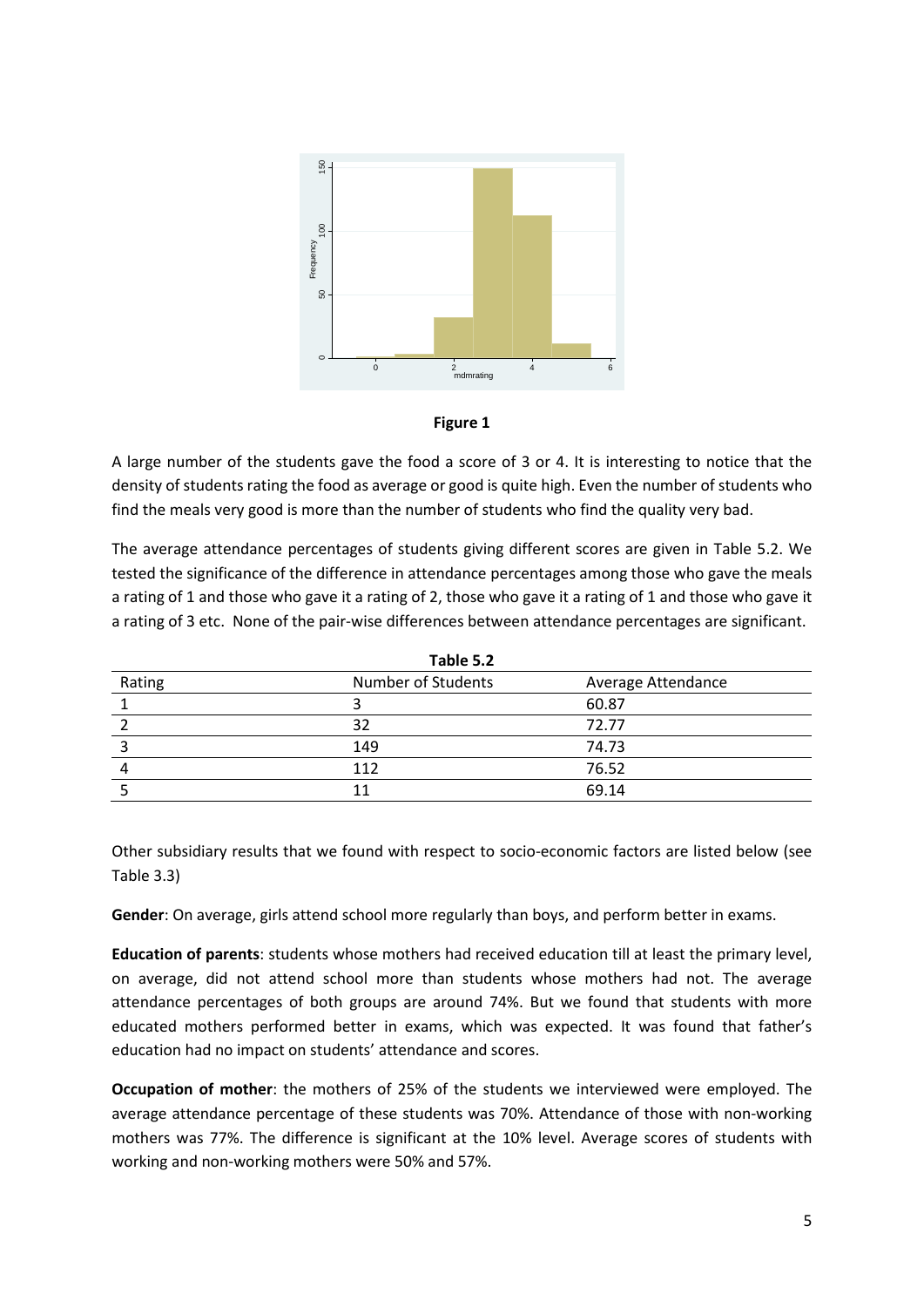**Class size**: the average class size in the schools surveyed was 55 students. The average attendance of students in classes with less than 55 students was 76.6%, while that of students in classes with more than 55 students was 71%. The difference is significant at the 5% level. Average scores of the two groups were 53.44% and 50.45% respectively. The difference is significant at the 5% level.

**Infrastructure:** Relative to the average, we found that students in schools with a greater infrastructure index attended school more regularly than others.

**Bullying:** Almost 70% of students in boys' schools report the existence of bullying. The corresponding figures for co-ed schools and girls' schools are 44% and 21% respectively. Average attendance of those who report bullying is 70% and that of those who do not, is 79%. The difference is significant at 5% level of significance.

**Attitude of teachers towards the students**: 71% of students in boys' schools, 28% in girls' schools, and 55% in co-ed schools have been beaten by a teacher. Amongst all girls and all boys, percentages of students who have been beaten at school are 29% and 70% respectively. Mean attendance for children who were beaten at school is 71.34% and for those who were not is 77.02%. The difference is significant at the 5% level.

| Table 5.3                            |                |            |  |  |
|--------------------------------------|----------------|------------|--|--|
| Variable                             | Attendance (%) | Difference |  |  |
| <b>Boys</b>                          | 69.6           | $8.5***$   |  |  |
| Girls                                | 78.1           |            |  |  |
| <b>Educated Mothers</b>              | 73.9           | 0.6        |  |  |
| Non-educated Mothers                 | 74.5           |            |  |  |
| <b>Working Mothers</b>               | 69.9           | $6*$       |  |  |
| Non-working Mothers                  | 75.9           |            |  |  |
| Large Class                          | 70.9           | $5.7**$    |  |  |
| <b>Small Class</b>                   | 76.6           |            |  |  |
| Good Infrastructure                  | 76.6           | $7.2**$    |  |  |
| <b>Bad Infrastructure</b>            | 69.8           |            |  |  |
| <b>Bullying</b>                      | 70             | $9**$      |  |  |
| No bullying                          | 79             |            |  |  |
| <b>Corporal Punishments</b><br>71.34 |                | $6.78**$   |  |  |
| No Corporal Punishments              | 77.02          |            |  |  |

\*Significant at the 10% level \*\* Significant at the 5% level

#### **(6) Regression**

The relationship this study attempts to establish is represented by the following regression-

**Attendance= f(MDM variable , gender, class size, bullying in school, student's siblings going to school or not, mother's education, mother's working status, school infrastructure , wealth, academic performance)**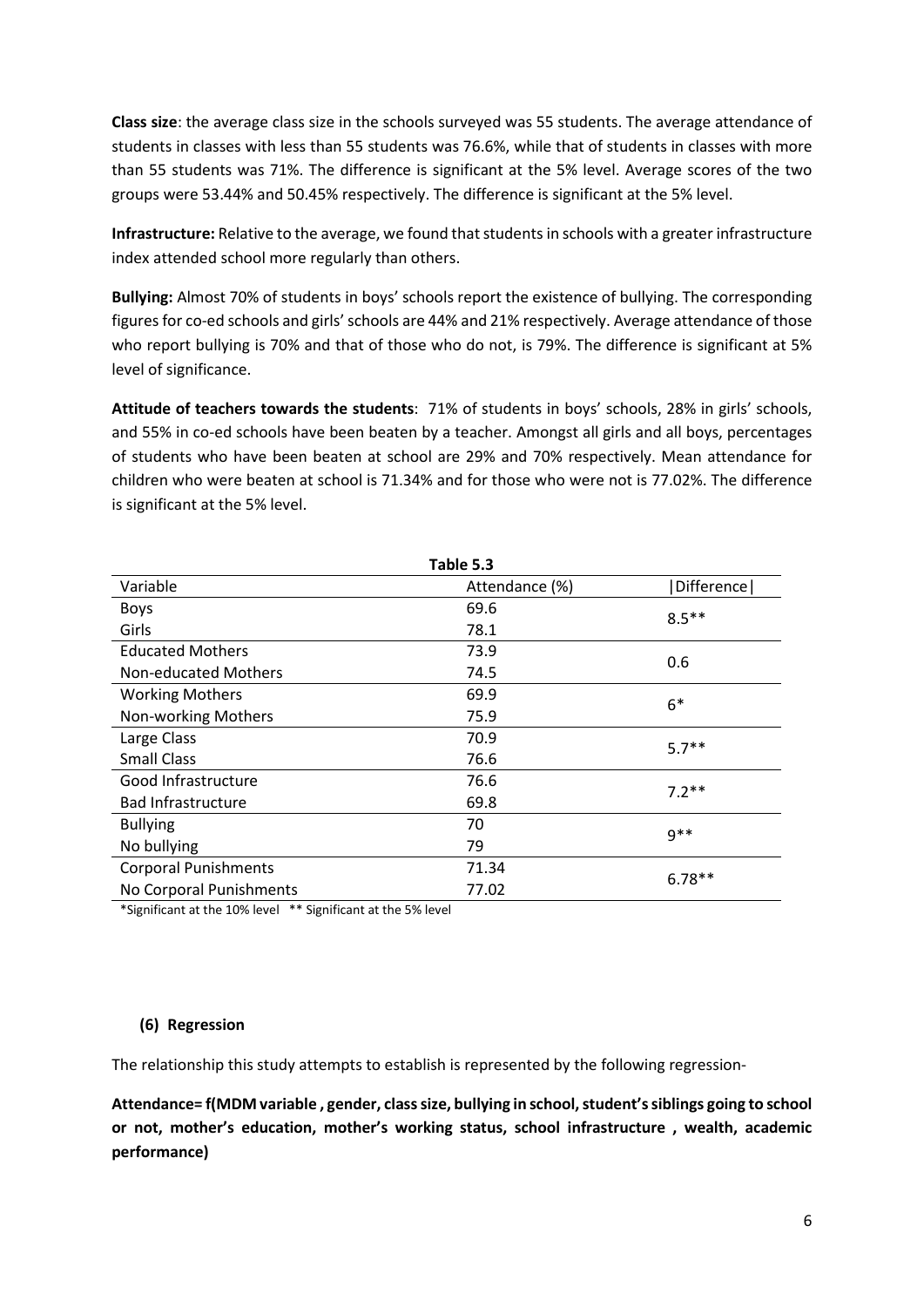**Attendance percentage:** This variable is a percentage of the number of days the student attended school in the months of April and May over the total number of school working days in the given months.

#### **Explanatory variables and a priori expectations:**

**MDM variables:** It was expected that those who benefit from the MDM Scheme would attend school more, but our preliminary results do not show any such relationship. We have taken into account two MDM variables in two different models.

The decision of students to eat or not to eat the food provided at school. The variable is a dummy, taking a value of 1 if the student participates in the scheme, 0 otherwise. The use of this variable will capture the influence, if any, of the provision of the scheme on school attendance.

In another specification, we use the ratings of midday meals given by the students. These ratings are taken as a proxy for the quality of the food provided. The variable is used in a different specification because it tells us whether students attend school more or less according to how well they rate the food. Most of the students who choose not to eat at school have not rated the food.

**Gender:** A dummy variable, gender that gives a value 1 for boys and 0 for girls. This variable would pick up the effect of gender. On the basis of preliminary results, the coefficient should be negative.

**Class size**: This variable gives numerical values to the number of students enrolled in each class. There are two possibilities to gauge the average attendance on the class size

A larger class size will imply a lower teacher to student ratio, thereby reducing the efficiency of teaching and classroom activities. Due to this, students get less personal attention and have lesser incentives to come to school. This will have a negative effect on average attendance.

A larger class size gives rise to incidences where a student may avoid punishment by simply not being noticed. In turn if the student has not finished the assigned work then he/she will still attend the class. This would result in a positive effect on average attendance

**Problem of bullying in schools:** This dummy variable assigns value 1 to students who have been subjected to bullying by their classmates or seniors and 0 otherwise. Bullying by seniors or classmates creates an uncomfortable environment in school so we expect to find a negative relationship between this and attendance percentages.

**Students' siblings going to school:** This variable was created by calculating the proportion of children in the age group of 5 to 20 years going to school/college out of the total number of children in the above age bracket, including the respondent. The reason for including this variable is that school attendance may depend on whether the family values education or not, which may be reflected in whether all children are sent to school (or college).

**Mothers' working status:** This dummy variable assigns value 1 to mothers who are working and 0 otherwise. This variable tries to understand the relation between attendance and mothers working status: There is a set of two possibilities: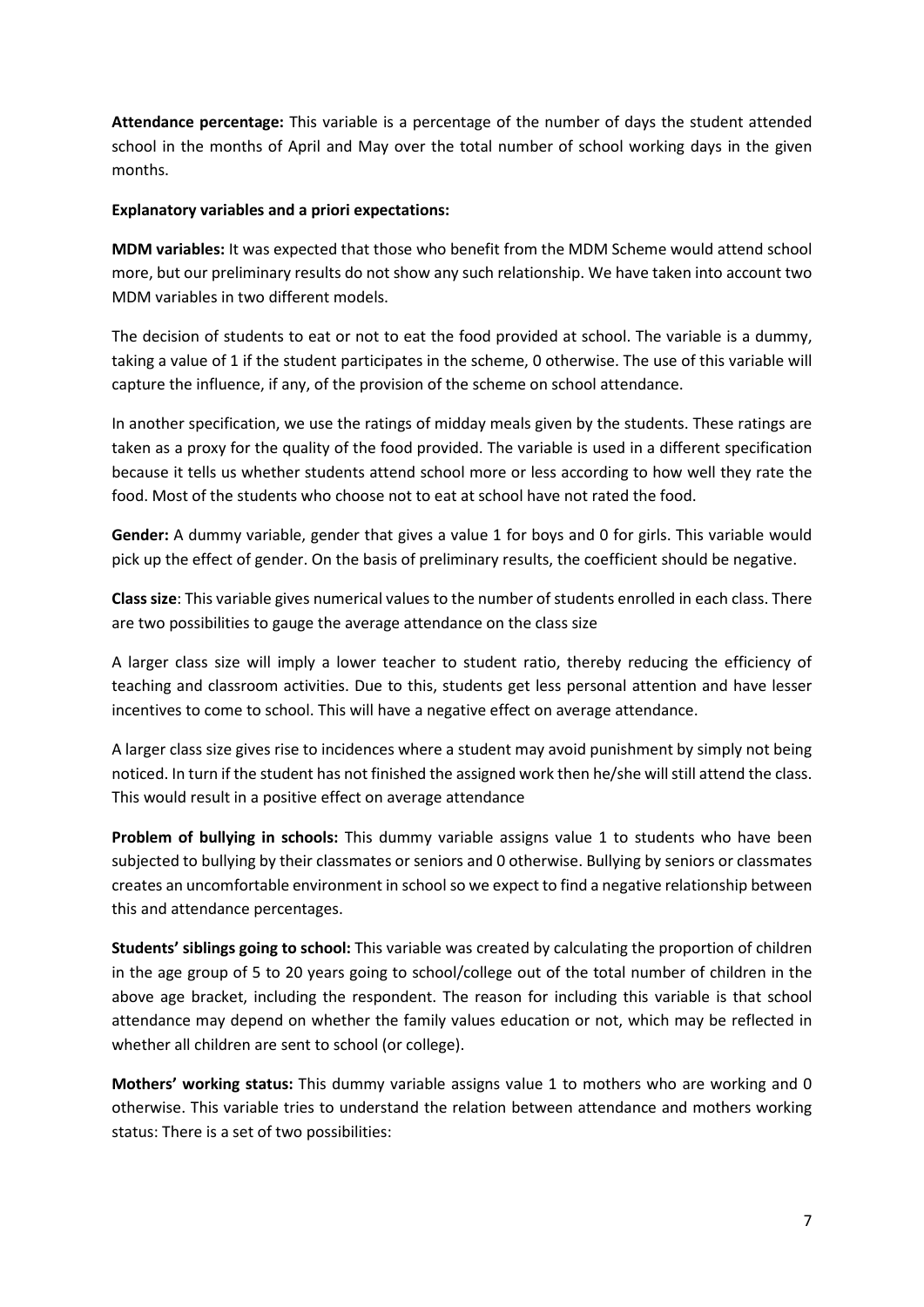Firstly, if the mother is not working and staying at home she would be able to give more time to her child daily and would be able to keep track of the progress the child makes at school. This will create a positive environment for child in terms of education. Secondly, the presence of mother at home reduces the household work which may have otherwise been borne by the child. This could occur more for girls whose mothers are working. Therefore mothers not working will have a positive effect on average attendance.

If mothers are working they will add to the family income and wealth of the household. This creates a positive environment for the child to take up education seriously.

**Mother's education:** We have used dummies for students whose mothers have received education at least up to the primary level (mother education 2), till class 12 (mother education 3), and up to graduation or up (mother education 4). We expect to find children from families with more educated mothers to attend school more often.

**Infrastructure Index**: this index was constructed by incorporating information on 5 factors-

- Whether the toilets are usable and functional: A value of 1 is assigned for positive response otherwise 0
- Whether the water available at school is purified: A value of 1 is assigned for a positive response, 0 otherwise
- If there is a sports ground in school: A value of 1 is assigned for a positive response,0 otherwise
- Whether sports equipment (badminton, cricket bats, balls) is provided by school: A value of 1 is assigned for a positive response, 0 otherwise
- Whether the classes are clean on a daily basis: A value of 1 is assigned for a positive response, 0 otherwise

**Wealth:** The number of assets owned by the family is used as a proxy for wealth and designated as the 'Wealth Index'. Higher value of this variable indicates a more favourable environment at home that encourages a student to attend school regularly.

**Interaction between gender and class-size:** In addition, we added an interactive variable between class-size and gender to see whether a larger class-size had different effects on the attendance of girls and boys.

We have not used corporal punishment in either specification. The students always justified why they were beaten/ scolded by their teachers, and corporal punishments are considered necessary in most schools. Therefore, this variable may not explain variations in attendance to a large extent.

# **Regression Results**

Table 6.1 gives the results of estimating the functional relationship described above. This model has the decision to eat midday meals by the students as the MDM explanatory variable.

|                    | Table 6.1   |       |             |     |
|--------------------|-------------|-------|-------------|-----|
| Attendance percent | Coefficient | P > t | Coefficient | P>1 |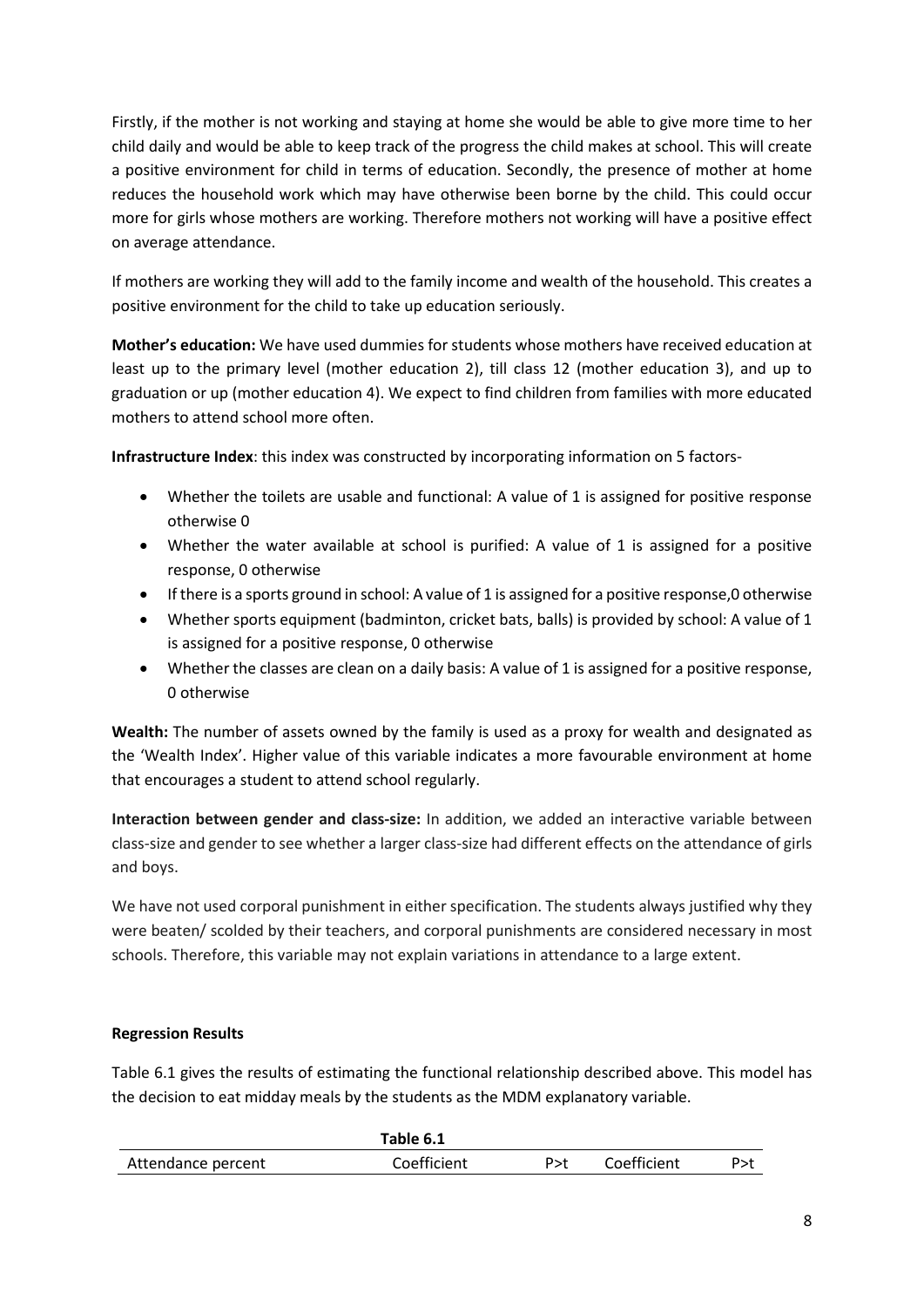| Gender                          | $-25.1711$ | 0.0460 | $-23.6194$ | 0.0800 |
|---------------------------------|------------|--------|------------|--------|
| Wealth                          | 0.1138     | 0.8390 | 0.5689     | 0.3750 |
| Mdm rating                      |            |        | 1.0556     | 0.5420 |
| Mdm decision                    | $-1.0158$  | 0.7110 |            |        |
| Class size                      | 0.0073     | 0.9630 | 0.0799     | 0.6450 |
| Scores percentage               | 0.6180     | 0.0000 | 0.6598     | 0.0000 |
| <b>Bullying</b>                 | $-1.3376$  | 0.6550 | $-1.5155$  | 0.6390 |
| Mother work                     | $-3.4564$  | 0.2390 | $-3.1236$  | 0.3260 |
| Fraction of children going to   |            |        |            |        |
| school                          | 17.3731    | 0.0360 | 17.5543    | 0.0540 |
| Infrastructure index            | 4.4973     | 0.0000 | 4.2980     | 0.0000 |
| Interaction of gender and class |            |        |            |        |
| size                            | 0.2773     | 0.1880 | 0.2178     | 0.3360 |
| Mother education 2 & 3          | $-1.7978$  | 0.5180 | $-1.4659$  | 0.6210 |
| Mother education 4              | $-7.5402$  | 0.3240 | $-6.7958$  | 0.4730 |
| cons                            | 18.4125    | 0.1830 | 7.0209     | 0.6620 |
| No of observations              | 296        |        | 253        |        |
| Adjusted squared R              | 0.1913     |        | 0.1906     |        |

# **Inferences:**

The coefficients of the MDM variables in either specification are not significant. We find that the choice of eating the midday meal does not influence the attendance of school going children in Delhi. Whether the children find the quality of the food good or bad also does not seem to matter.

The coefficient of gender is negative and significant at 10% in both the specifications. This was expected as girls were found to be far more regular to school than boys.

The most important result is that of the positive and significant coefficient of the infrastructure index. This may have important policy implications; if the government wants to increase school attendance, it should spend more funds on improving basic infrastructure provided at schools.

The diagnostic tests for heteroscedasticity and muti-collinearity were run and no such problems were observed. The inclusion of scores as an explanatory variable in the above regression may result in an endogeniety problem as scores may, in turn, be influenced by attendance. To circumvent this issue, we divided our dataset in two on the basis of scores, with students who scored less than the median in one set (Quantile1), and the rest of them in the other (Quantile2). We then ran the same regressions as above, with the difference that the scores were not entered as explanatory variables.

**Table 6.2** Quantile 1 Qunatile 2 Attendance percent Coefficient P>t Coefficient P>t Gender -26.6756 0.2610 -23.6016 0.1640 Wealth 0.1542 0.8830 0.9357 0.2690 Mdm rating  $2.2911$  0.4000 0.4855 0.8390

The results are given in table 6.2 and 6.3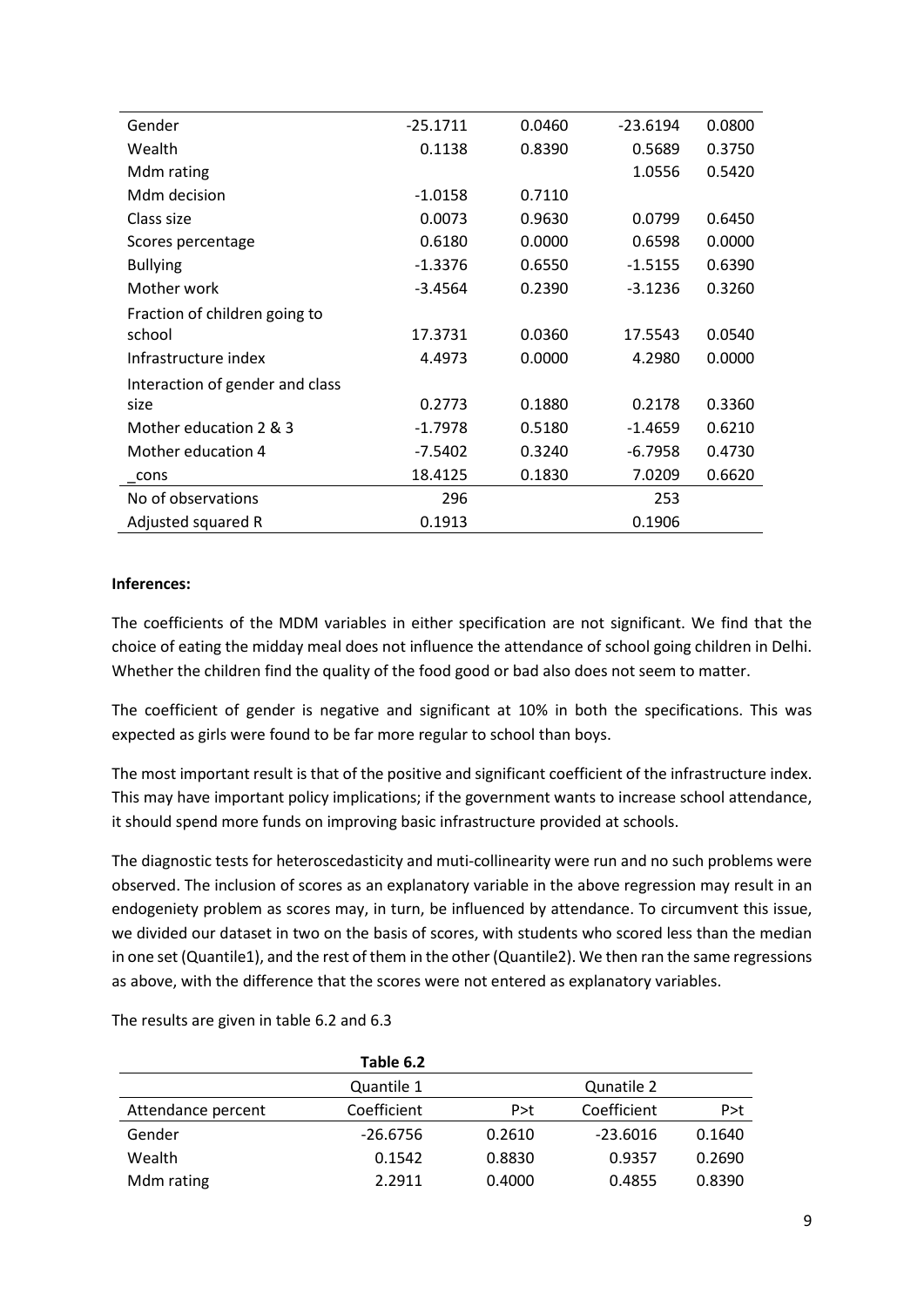| Class size                 | 0.1678     | 0.5510 | $-0.1454$ | 0.5240 |
|----------------------------|------------|--------|-----------|--------|
| <b>Bullying</b>            | $-1.1108$  | 0.8320 | $-2.7161$ | 0.5230 |
| Mother work                | $-1.9888$  | 0.6950 | $-6.4518$ | 0.1540 |
| Fraction of children going |            |        |           |        |
| to school                  | 17.9974    | 0.2450 | 24.2572   | 0.0440 |
| Infrastructure index       | 5.9850     | 0.0000 | 2.2298    | 0.1080 |
| Interaction of gender and  |            |        |           |        |
| class size                 | 0.2464     | 0.5200 | 0.2893    | 0.3280 |
| Mother education 2 and 3   | $-0.4101$  | 0.9360 | $-1.3464$ | 0.7230 |
| Mother education 4         | $-11.4388$ | 0.5370 | $-7.0721$ | 0.5150 |
| cons                       | 23.5494    | 0.3200 | 57.0639   | 0.0070 |
| No of observations         | 128        |        | 125       |        |
| Adjusted squared R         | 0.0771     |        | 0.0631    |        |

|                            | Table 6.3   |        |             |        |
|----------------------------|-------------|--------|-------------|--------|
|                            | Quantile 1  |        | Quantile 2  |        |
| Attendance percent         | Coefficient | P > t  | Coefficient | P > t  |
| Gender                     | $-37.2301$  | 0.0990 | $-17.9110$  | 0.2480 |
| Wealth                     | $-0.4559$   | 0.6080 | 0.5418      | 0.4760 |
| Mdm decision               | $-3.2106$   | 0.4820 | $-0.2364$   | 0.9450 |
| Class size                 | $-0.0505$   | 0.8420 | $-0.0372$   | 0.8600 |
| <b>Bullying</b>            | 0.1163      | 0.9810 | $-2.1118$   | 0.5860 |
| Mother work                | $-3.4522$   | 0.4510 | $-5.9039$   | 0.1520 |
| Fraction of children going |             |        |             |        |
| to school                  | 15.7704     | 0.2360 | 30.2453     | 0.0090 |
| Infrastructure index       | 6.7739      | 0.0000 | 2.4140      | 0.0630 |
| Interaction of gender and  |             |        |             |        |
| class size                 | 0.4828      | 0.1780 | 0.1784      | 0.5110 |
| Mother education 2 and 3   | 0.0430      | 0.9930 | $-3.5763$   | 0.3140 |
| Mother education 4         | $-14.3322$  | 0.4240 | $-5.8307$   | 0.4730 |
| cons                       | 46.0473     | 0.0190 | 50.2509     | 0.0050 |
| No of observations         | 147         |        | 149         |        |
| Adjusted squared R         | 0.1016      |        | 0.0582      |        |

The coefficient of infrastructure is still significant in both the specifications.

# **(7) Conclusion**

Our results suggest that the choice of a student eating Midday meal has no effect on attendance. The availability of good school infrastructure is an important determining factor of attendance. This has important policy implications; if the government wants to increase school attendance, it should spend more funds on improving basic infrastructure provided at schools.